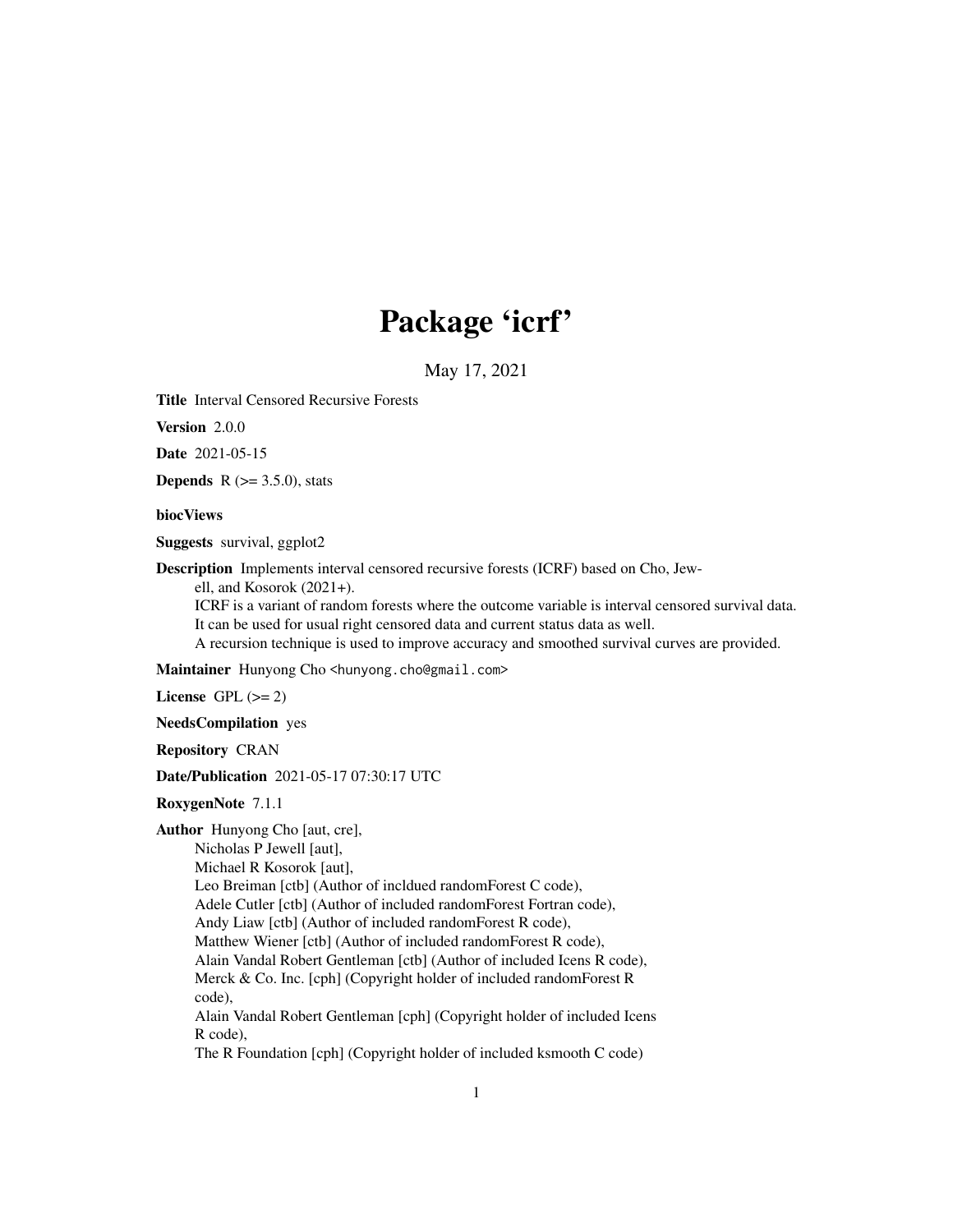### <span id="page-1-0"></span>R topics documented:

getTree.icrf *Extract a single tree from an icrf object*

#### Description

getTree 'extracts the structure of a tree from an icrf object.' Among nfold forests, the forest designated when implementing icrf will be considered. i.e., the kth tree of the last forest, when returnBest = FALSE or the tree of the best forest, when returnBest = TRUE, will be extracted. (Quoted statements are from randomForest by Liaw and Wiener unless otherwise mentioned.)

#### Usage

getTree(x, ...) ## S3 method for class 'icrf'  $getTree(x, k = 1, labelVar = FALSE, ...)$ 

#### Arguments

| X.                      | an icrf object.                                                                                                                     |
|-------------------------|-------------------------------------------------------------------------------------------------------------------------------------|
| $\cdot$ $\cdot$ $\cdot$ | not used.                                                                                                                           |
| k                       | 'which tree to extract?'                                                                                                            |
| labelVar                | Splitting variables will be labelled with the original names when labelVar =<br>TRUE. Otherwise they will be expressed as integers. |

#### Details

'For numerical predictors, data with values of the variable less than or equal to the splitting point go to the left daughter node.'

'For categorical predictors, the splitting point is represented by an integer, whose binary expansion gives the identities of the categories that goes to left or right. For example, if a predictor has four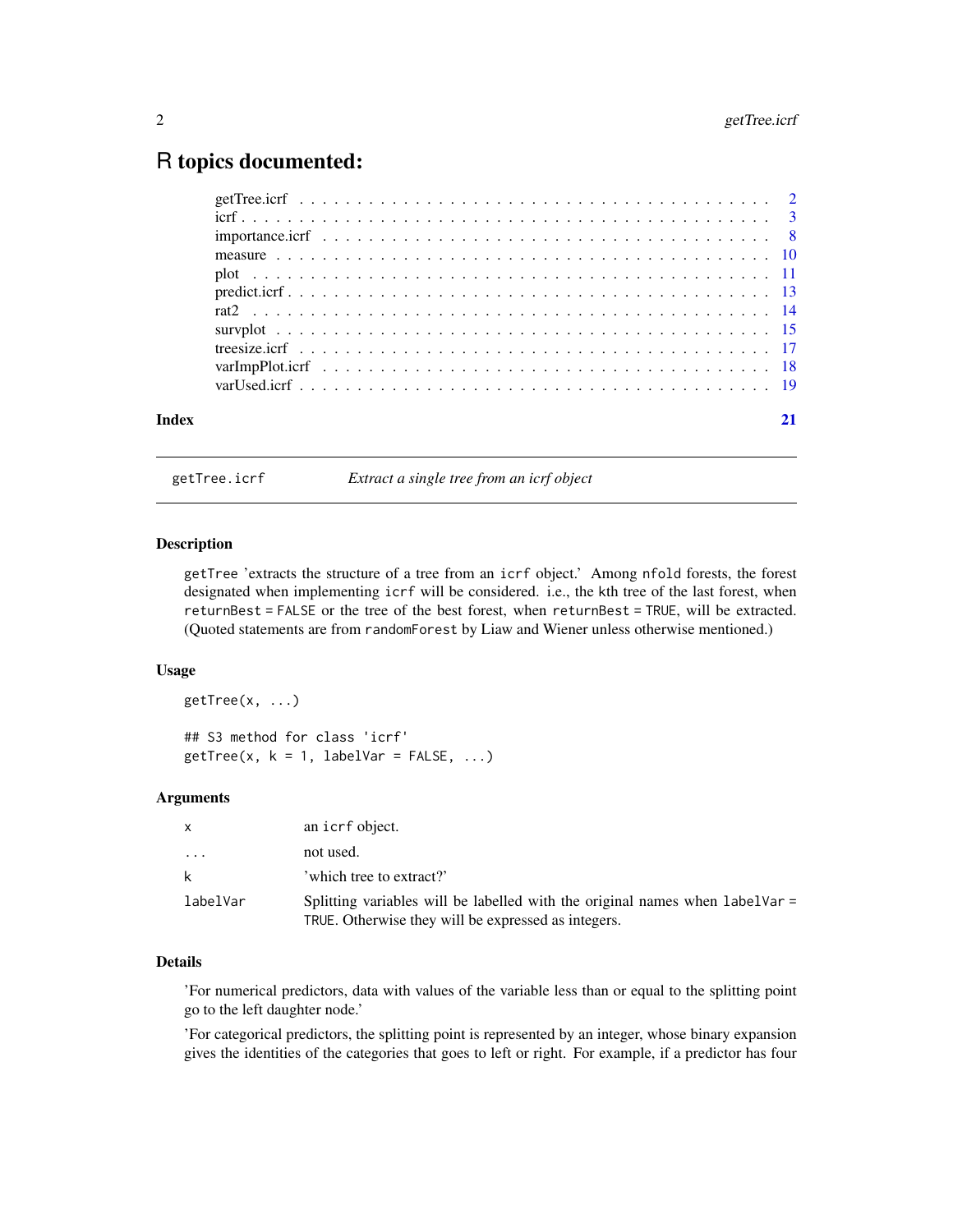<span id="page-2-0"></span>categories, and the split point is 13. The binary expansion of 13 is  $(1, 0, 1, 1)$  (because  $13 = 1*2^0$ )  $+ 0*2^01 + 1*2^02 + 1*2^03$ , so cases with categories 1, 3, or 4 in this predictor get sent to the left, and the rest to the right.'

#### Value

'A matrix (or data frame, if labelVar=TRUE) with' (5 + number of time points) 'columns and number of rows equal to total number of nodes in the tree. The columns are:'

- left daughter: 'the row where the left daughter node is; 0 if the node is terminal'
- right daughter: 'the row where the right daughter node is; 0 if the node is terminal'
- split var: 'which variable was used to split the node; 0 if the node is terminal'
- split point: 'where the best split is; see Details for categorical predictor'
- status: 'is the node terminal'  $(-1)$  or not  $(-3)$
- from the 6th to the last columns: the survival probability prediction for the node; each column represents the distinct time points. '0 if the node is not terminal'

#### Examples

```
library(survival) # for Surv()
data(rat2)
L = ifelse(rat2$tumor, 0, rat2$survtime)
R = ifelse(rat2$tumor, rat2$survtime, Inf)
# Note that this is a toy example. Use a larger ntree and nfold in practice.
set.seed(1)
rats.icrf <-
  icrf(Surv(L, R, type = "interval2") ~ does. LV1 + weight + male + cage.no,data = rat2, ntree = 10, nfold = 3)
getTree(rats.icrf, k = 2)
```
icrf *Interval Censored Recursive Forests (ICRF)*

#### Description

icrf implements the ICRF algorithm to estimate the conditional survival probability for interval censored survival data. (It can also be used for right-censored survival data and current status data.) icrf recursively builds random forests using the extremely randomized trees (ERT) algorithm and uses kernel smoothing in the time domain. This icrf package is built based on the randomForest package by Andy Liaw and Matthew Wiener. (Quoted statements are from randomForest by Liaw and Wiener unless otherwise mentioned.)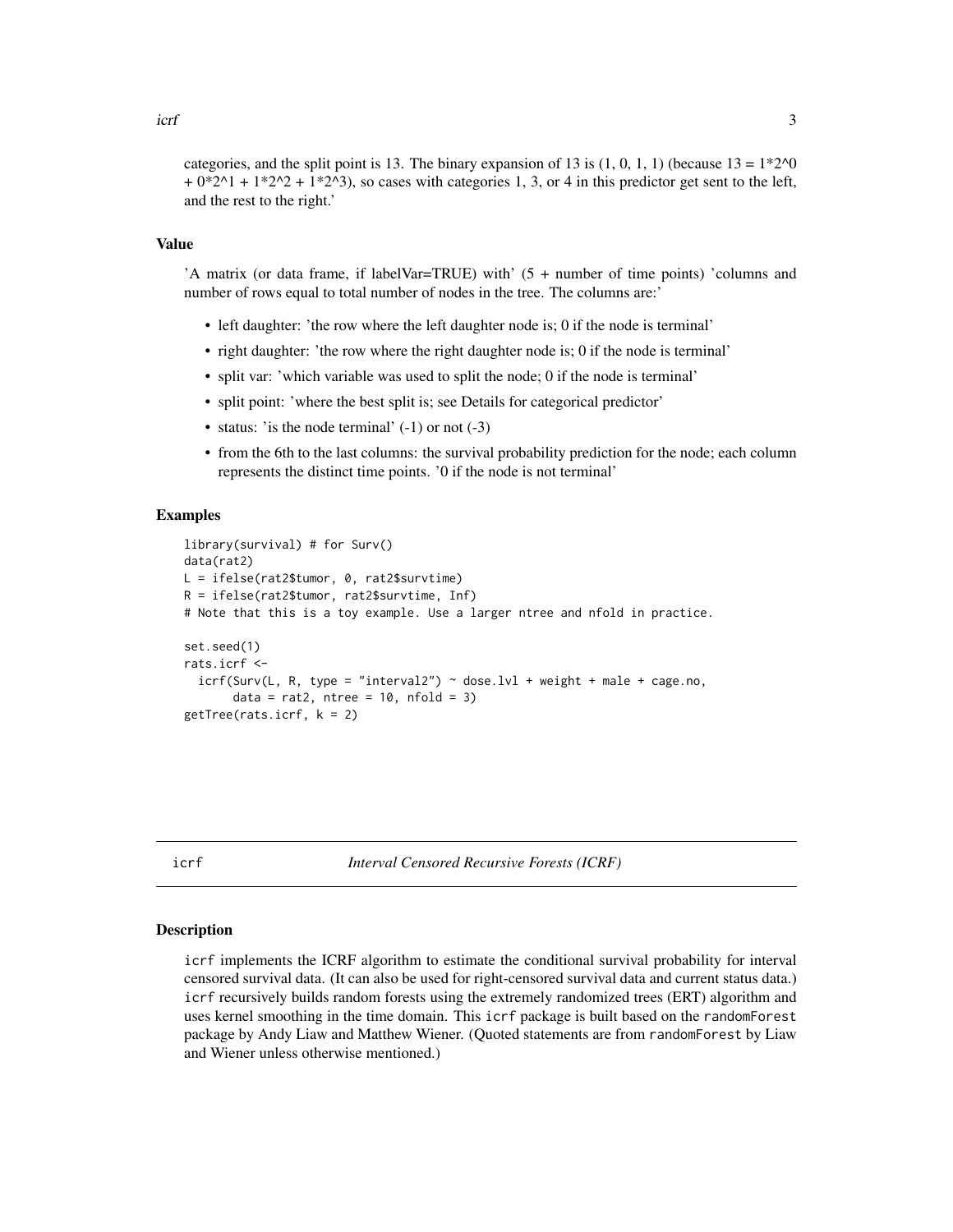#### Usage

```
icrf(x, \ldots)## Default S3 method:
icrf(
 x,
 L,
 R,
  tau = max(R[is.finite(R)]) * 1.5,
 bandwidth = NULL,
  quasihonesty = TRUE,
  initialSmoothing = TRUE,
  timeSmooth = NULL,
  xtest = NULL,
 ytest = NULL,nfold = 5L,
 ntree = 500L,
 mtry = ceiling(sqrt(p)),split.rule = c("Wilcoxon", "logrank", "PetoWilcoxon", "PetoLogrank", "GWRS", "GLR",
    "SWRS", "SLR"),
 ERT = FALSE,uniformERT = ERT,
  returnBest = sampsize < n,
  imse.monitor = 1,
  replace = !ERT,
  sampsize = ifelse(ERT, 0.95, 0.632) * n,
  nodesize = 6L,
  maxnodes = NULL,
  importance = FALSE,
  nPerm = 1,
  proximity,
  oob.prox = ifelse(sampsize == n & !replace, FALSE, proximity),
  do.trace = FALSE,
  keep.forest = is.null(xtest),keep.inbag = FALSE,
  ...
\mathcal{L}## S3 method for class 'formula'
icrf(
  formula,
  data = NULL,
  data.type = c("interval", "right", "currentstatus"),
  intervalu = c("L", "R"),
  rightr.label = c("T", "status").currentstatus.label = c("monitor", "status"),
  ...,
  na.action = na.fail,
```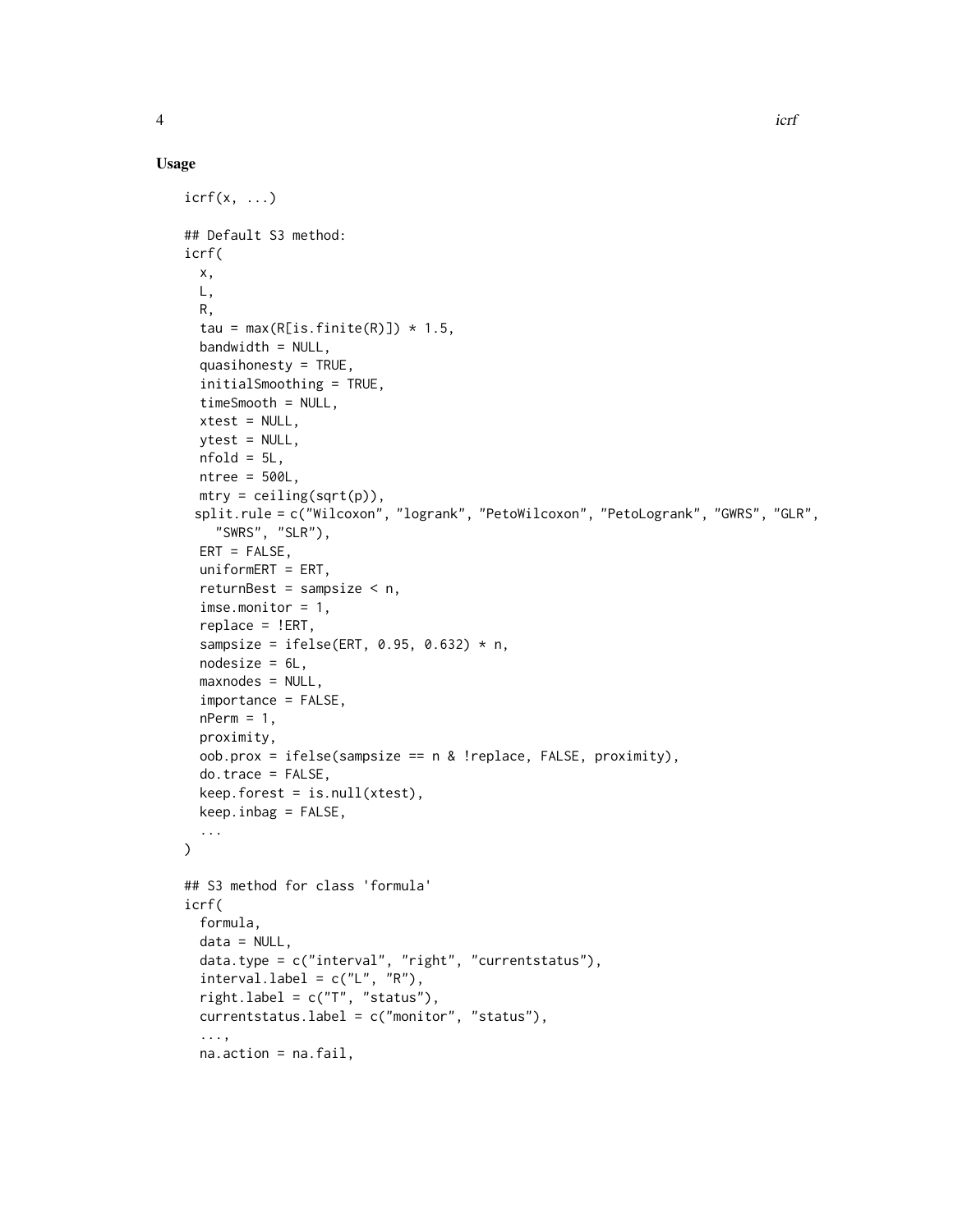```
epsilon = NULL
\mathcal{L}## S3 method for class 'icrf'
print(x, \ldots)
```
## Arguments

| X                | a data frame or a matrix of predictors. x is not needed when formula is specified.                                                                                                                                                                                                                                                      |
|------------------|-----------------------------------------------------------------------------------------------------------------------------------------------------------------------------------------------------------------------------------------------------------------------------------------------------------------------------------------|
| $\cdots$         | optional arguments to be passed to icrf.default.                                                                                                                                                                                                                                                                                        |
| L, R             | the left and right end point of the interval. R should be greater than or equal to L.<br>In case of equality, a small number epsilon (the smaller of minimum nonzero<br>interval length and 1e-10) is added.                                                                                                                            |
| tau              | the study end time. $([0, \tan]$ is the window for the analysis.)                                                                                                                                                                                                                                                                       |
| bandwidth        | a positive number. The bandwidth of the kernel smoothing. For faster comput-<br>ing, set bandwidth = $\theta$ for no smoothing.                                                                                                                                                                                                         |
| quasihonesty     | if TRUE, the terminal node prediction is given by the NPMLE of the interval data.<br>If FALSE, the terminal node prediction is given by the average of the conditional<br>probabilities (exploitative).                                                                                                                                 |
| initialSmoothing |                                                                                                                                                                                                                                                                                                                                         |
|                  | if TRUE, the initial survival curve used for interval-conditional survival probabil-<br>ity estimate is smoothed using the Gaussian kernel.                                                                                                                                                                                             |
| timeSmooth       | a numeric vector of time points at which the smoothed survival curves are esti-<br>mated. It should be in an increasing order. If null, a set of distinct interval end<br>points is used.                                                                                                                                               |
| xtest            | a dataset or matrix of predictors for the test dataset.                                                                                                                                                                                                                                                                                 |
| ytest            | a true survival curve for the test set in a form of the data frame or matrix. The<br>number of rows is the same as xtest and each column corresponds to the time<br>points of timeSmooth.                                                                                                                                               |
| nfold            | Number of forests to iterate. In practice, numbers between 5 and 10 is reason-<br>able.                                                                                                                                                                                                                                                 |
| ntree            | Number of trees to build within each forest. 'This should not be set to too small<br>a number, to ensure that every input row gets predicted at least a few times.'                                                                                                                                                                     |
| mtry             | Number of candidate predictors tried at each split. The default value is $sqrt(p)$<br>where p is number of variables in x.                                                                                                                                                                                                              |
| split.rule       | Splitting rules. See details. The default is "Wilcoxon", or equivalently "GWRS".                                                                                                                                                                                                                                                        |
| ERT              | If ERT=TRUE ERT algorithm applies. If FALSE, a comprehensive greedy algo-<br>rithm (Breiman's random forest algorithm) applies.                                                                                                                                                                                                         |
| uniformERT       | Only relevant when ERT=TRUE. If uniformERT=TRUE, random candidate cut-<br>points are selected using uniform distribution. If FALSE, random candidate cut-<br>points are chosen among the midpoints of two neighboring predictor values.                                                                                                 |
| returnBest       | If returnest=TRUE, the survival curve estimate at the best iteration is returned.<br>If FALSE, the estimate at the last iteration is returned. The best iteration is deter-<br>mined by the type of IMSE measures specified in imse.monitor. By default,<br>returnBest=TRUE when the out-of-bag sample is available (sampsize $\lt$ n). |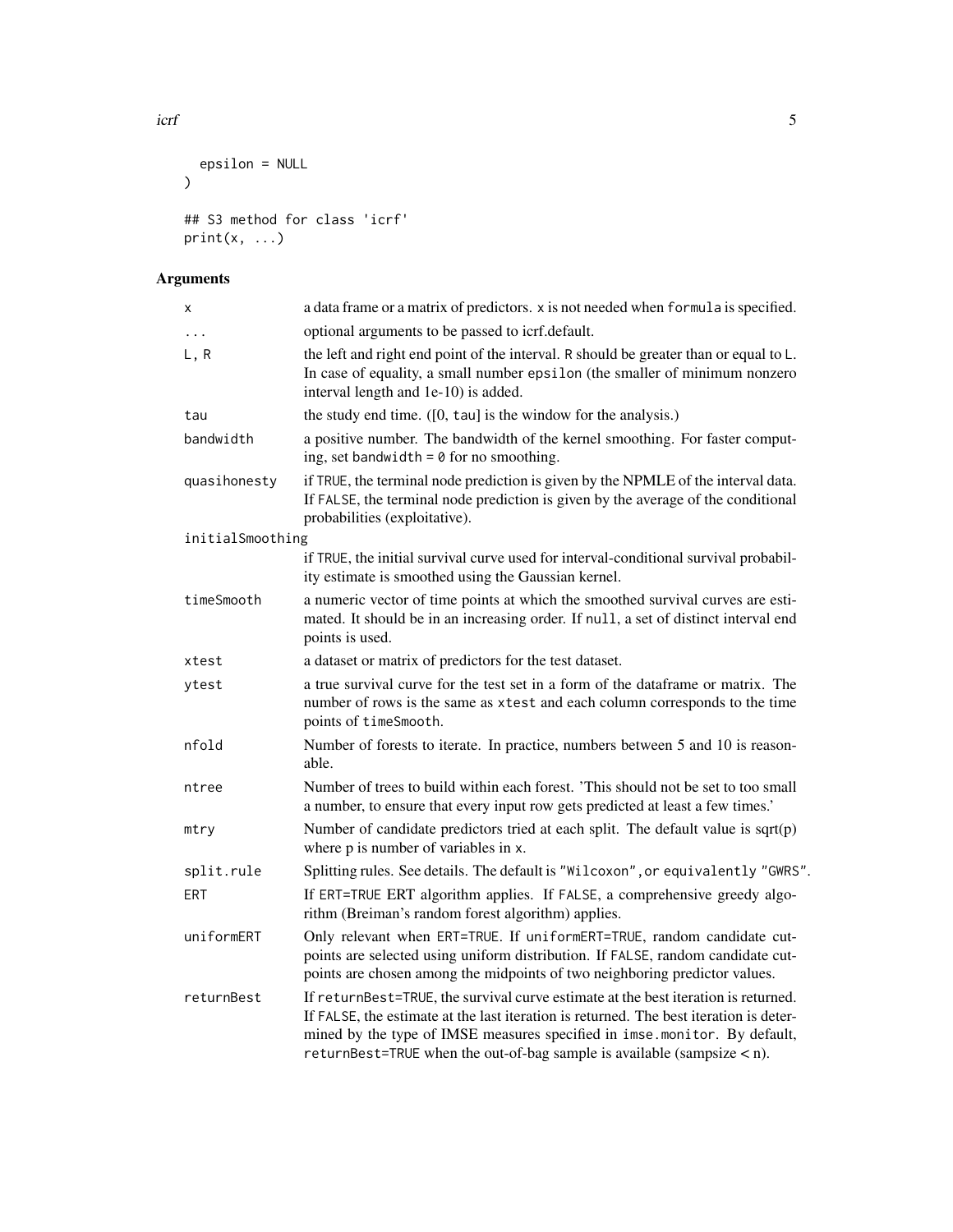| imse.monitor | Which type of IMSE is used to monitor which fold is the best?                                                                                                                                                                                                                                                     |
|--------------|-------------------------------------------------------------------------------------------------------------------------------------------------------------------------------------------------------------------------------------------------------------------------------------------------------------------|
| replace      | Whether the cases are sampled with or without replacement?                                                                                                                                                                                                                                                        |
| sampsize     | Size of random sampling.                                                                                                                                                                                                                                                                                          |
| nodesize     | Each terminal node cannot be smaller than this value. 'Setting this number larger<br>causes smaller trees to be grown (and thus take less time).'                                                                                                                                                                 |
| maxnodes     | Up to how many terminal nodes can a tree have? 'If not given, trees are grown<br>to the maximum possible (subject to limits by nodesize). If set larger than max-<br>imum possible, a warning is issued.'                                                                                                         |
| importance   | If TRUE, variable importance measure will be computed.                                                                                                                                                                                                                                                            |
| nPerm        | How many permutations (of OOB data) to do for variable importance assess-<br>ment? 'Number larger than 1 gives slightly more stable estimate, but not very<br>effective. Currently only implemented for regression.'                                                                                              |
| proximity    | If TRUE, proximity measure among the cases is calculated.                                                                                                                                                                                                                                                         |
| oob.prox     | If TRUE, proximity is calculated only on "out-of-bag" data.                                                                                                                                                                                                                                                       |
| do.trace     | If TRUE, intermediate outputs are printed during the tree building procedure. 'If<br>set to some integer, then running output is printed for every do.trace trees.'                                                                                                                                               |
| keep.forest  | 'If set to FALSE, the forest will not be retained in the output object. If xtest is<br>given, defaults to FALSE.'                                                                                                                                                                                                 |
| keep.inbag   | 'Should an n by ntree matrix be returned that keeps track of which samples are<br>"in-bag" in which trees (but not how many times, if sampling with replacement)'                                                                                                                                                 |
|              | formula, data.type, interval.label, right.label, currentstatus.label                                                                                                                                                                                                                                              |
|              | a formula object, with the response in a Surv 'interval2' or cbind. Alternatively,<br>the survival outcome may be omitted in the formula and the labels relevent to<br>the survival outcome can be entered in either interval.label, right.label,<br>or currentstatus. label with the data. type being specified. |
| data         | a data frame that includes the intervals and the predictor values.                                                                                                                                                                                                                                                |
| na.action    | 'a function to specify the action to be taken if NAs are found. (NOTE: If given,<br>this argument must be named.)'                                                                                                                                                                                                |
| epsilon      | A small positive value needed to discriminate the left and right interval end<br>points for the uncensored data.                                                                                                                                                                                                  |

#### Details

Four split.rule options are available: Wilcoxon, logrank, PetoWilcoxon, PetoLogrank. The aliases are GWRS, GLR, SWRS, and SLR, respectively. The first two are generalized Wilcoxon-ranksum test and generalized log-rank test proposed in Cho et al (2020+), and the latter two are scorebased Wilcoxon-rank-sum test and score-based log-rank test proposed by Peto and Peto (1972) "Asymptotically efficient rank invariant test procedures."

#### Value

An icrf class object which contains the following components in a list:

An icrf class object which contains the following components in a list:

• callthe original call to icrf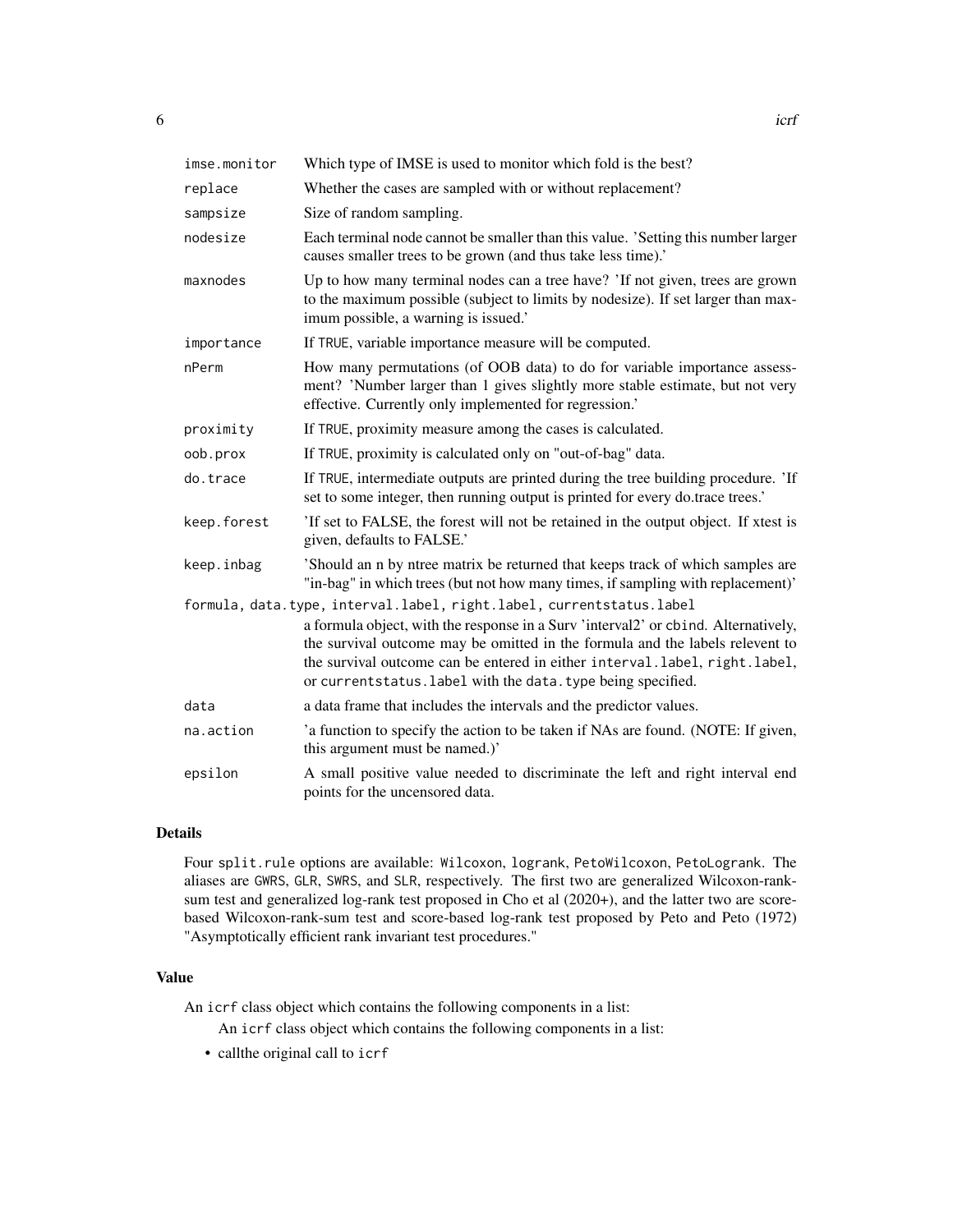- <span id="page-6-0"></span>• methodThe input values of split.rule, ERT, quasihonest, bandwith, and the subsample ratio (= sampsize / n)
- predictedthe estimated survival curves of the training set using out-of-bag samples.
- predictedNOthe estimated survival curves of the training set using non-out-of-bag samples.
- predictedNO.Smthe smoothed survival curves of the training set using non-out-of-bag samples.
- time.pointstime points at which the survival curves are estimated.
- time.points.smoothtime points at which the smoothed survival curves are estimated.
- imse.oobIntegrated mean squared error (IMSE) measured based on the out-of-bag samples
- imse.NOIntegrated mean squared error (IMSE) measured based on the non-out-of-bag samples
- oob.timesnumber of times for which each case was 'out-of-bag'
- importancean array of three matrices where each matrix has nfold columns and p (number of predictors) rows. The importance is measured based on increase in IMSE types 1 and 2, respectively, and the node impurity.
- importanceSD'The "standard errors" of the permutation-based importance measure.' A p by nfold by 2 array corresponding to the first two matrices of the importance array.
- nfoldnumber of forests iterated over.
- ntreenumber of trees built.
- mtrynumber of candidate predictors tried at each node.
- forest'a list that contains the entire forest;' NULL 'if keep.forest=FALSE.'
- intervalsn by 2 matrix of the intervals.
- proximityif proximity=TRUE if proximity=TRUE when icrf is called, a matrix of proximity measures among the input (based on the frequency that pairs of data points are in the same terminal nodes). inbagif keep.inbag=TRUE provides a matrix of in-bag indicators for the last forest iteration. runtimestart and end times and the elapsed time. testif test set is given (through the xtest or additionally ytest arguments), this component is a list which contains the corresponding predicted and error measures (IMSE's). If proximity=TRUE, there is also a component, proximity, which contains the proximity among the test set as well as proximity between test and training data.

#### Author(s)

Hunyong Cho, Nicholas P. Jewell, and Michael R. Kosorok.

#### References

[Cho H., Jewell N. J., and Kosorok M. R. \(2020+\). "Interval censored recursive forests"](https://arxiv.org/abs/1912.09983)

#### See Also

[predict.icrf](#page-12-1), [plot.icrf](#page-10-1), [survplot](#page-14-1), [importance.icrf](#page-7-1)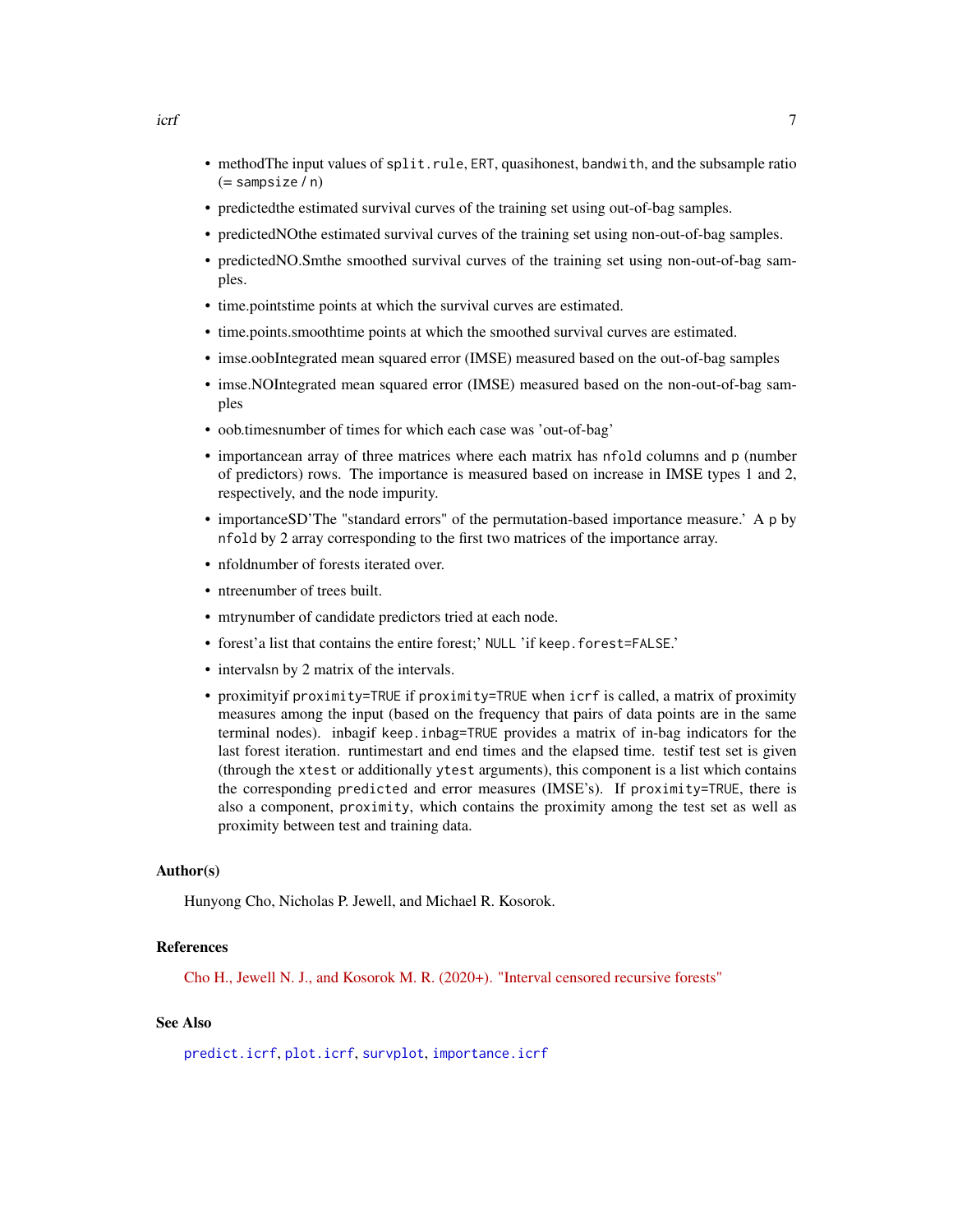#### Examples

```
# rats data example.
# The type of this dataset is current status data.
# Note that this is a toy example. Use a larger ntree and nfold in practice.
data(rat2)
 set.seed(2)
# 1. formula (currentstatus)
rats.icrf <-
  icrf(\sim dose.lvl + weight + male + cage.no, data = rat2,
       data.type = "currentstatus", currentstatus.label = c("survtime", "tumor"),
       returnBest = TRUE, ntree=10, nfold=3)
# 2. formula containing the interval
# Alternatively, create the interval endpoints and use the Surv object.
L = ifelse(rat2$tumor, 0, rat2$survtime)
R = ifelse(rat2$tumor, rat2$survtime, Inf)
library(survival) # for Surv function
icrf(Surv(L, R, type = "interval2") \sim dose.lvl + weight + male + cage.no, data = rat2,ntree=10, nfold=3)
# Or, 3. formula (interval)
rat2b \le cbind(rat2, L = L, R = R)
set.seed(1)
icrf( \sim dose.lvl + weight + male + cage.no, data = rat2b,
     data.type = "interval", interval.label = c("L", "R"),
     ntree=10, nfold=3)
# 4. default method
set.seed(1)
icrf(rat2[, c("dose.lvl", "weight", "male", "cage.no")], L = L, R = R,ntree=10, nfold=3)
```
<span id="page-7-1"></span>importance.icrf *'Extract variable importance measure'*

#### Description

'This is the extractor function for variable importance measures as produced by' icrf. (Quoted statements are from randomForest by Liaw and Wiener unless otherwise mentioned.)

#### Usage

importance(x, ...)

## Default S3 method:

<span id="page-7-0"></span>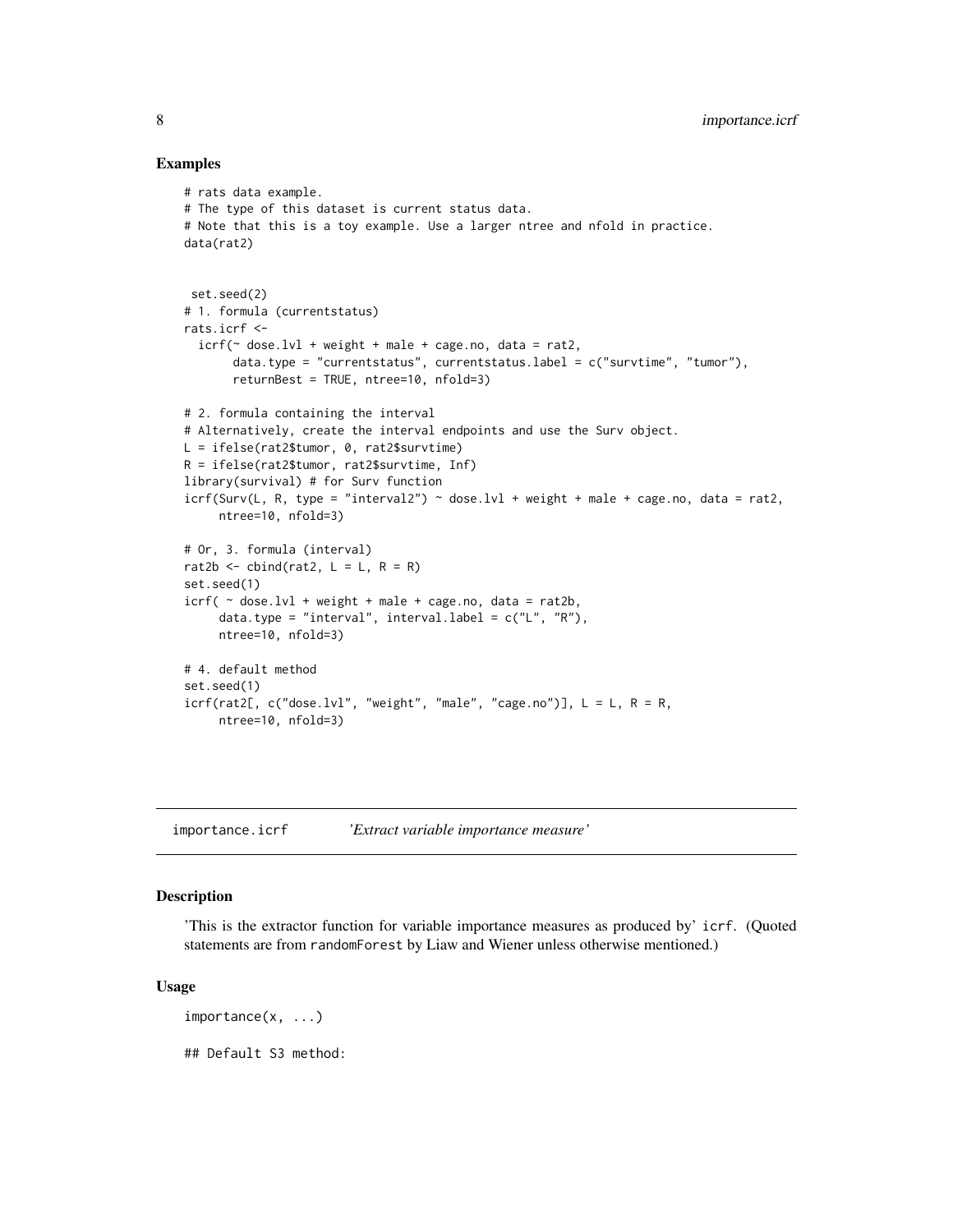#### importance.icrf 9

```
importance(x, ...)
## S3 method for class 'icrf'
importance(x, type = NULL, ...)
```
#### Arguments

| X       | 'an object of class' icrf                                                                                                                                                                                                                                         |
|---------|-------------------------------------------------------------------------------------------------------------------------------------------------------------------------------------------------------------------------------------------------------------------|
| $\cdot$ | 'not used'                                                                                                                                                                                                                                                        |
| type    | either 1, 2, 3, or any combination of them, 'specifying the type of importance<br>measure' (1 = mean increase in IMSE1, 2 = mean increase in IMSE2, 3 = mean<br>decrease in node impurity). If not specified, all available types of importances<br>are returned. |

#### Details

'Here are the definitions of the variable importance measures. The first two measures are computed from permuting OOB data: For each tree, the prediction error on the out-of-bag portion of the data is recorded' (IMSE1 and IMSE2). 'Then the same is done after permuting each predictor variable.' 'The difference between the two are then averaged over all trees' The normalization by the standard deviation of the differences is not supported in this version. The third measure 'is the total decrease in node impurities from splitting on the variable, averaged over all trees.' 'For regression, it is measured by residual sum of squares.'

#### Value

An array of importance measure matrices, one row for each predictor variable.' Each column corresponds to the forest iteration. Each matrix corresponds to the type of the measure.

#### Author(s)

Hunyong Cho, Nicholas P. Jewell, and Michael R. Kosorok.

[Cho H., Jewell N. J., and Kosorok M. R. \(2020+\). "Interval censored recursive forests"](https://arxiv.org/abs/1912.09983)

#### See Also

icrf, varImpPlot

```
# rats data example.
# Note that this is a toy example. Use a larger ntree and nfold in practice.
data(rat2)
set.seed(1)
rats.icrf <-
 icrf(\sim dose.lvl + weight + male + cage.no, data = rat2,
       data.type = "currentstatus", currentstatus.label = c("survtime", "tumor"),
       returnBest = TRUE, ntree=10, nfold=3)
importance(rats.icrf)
```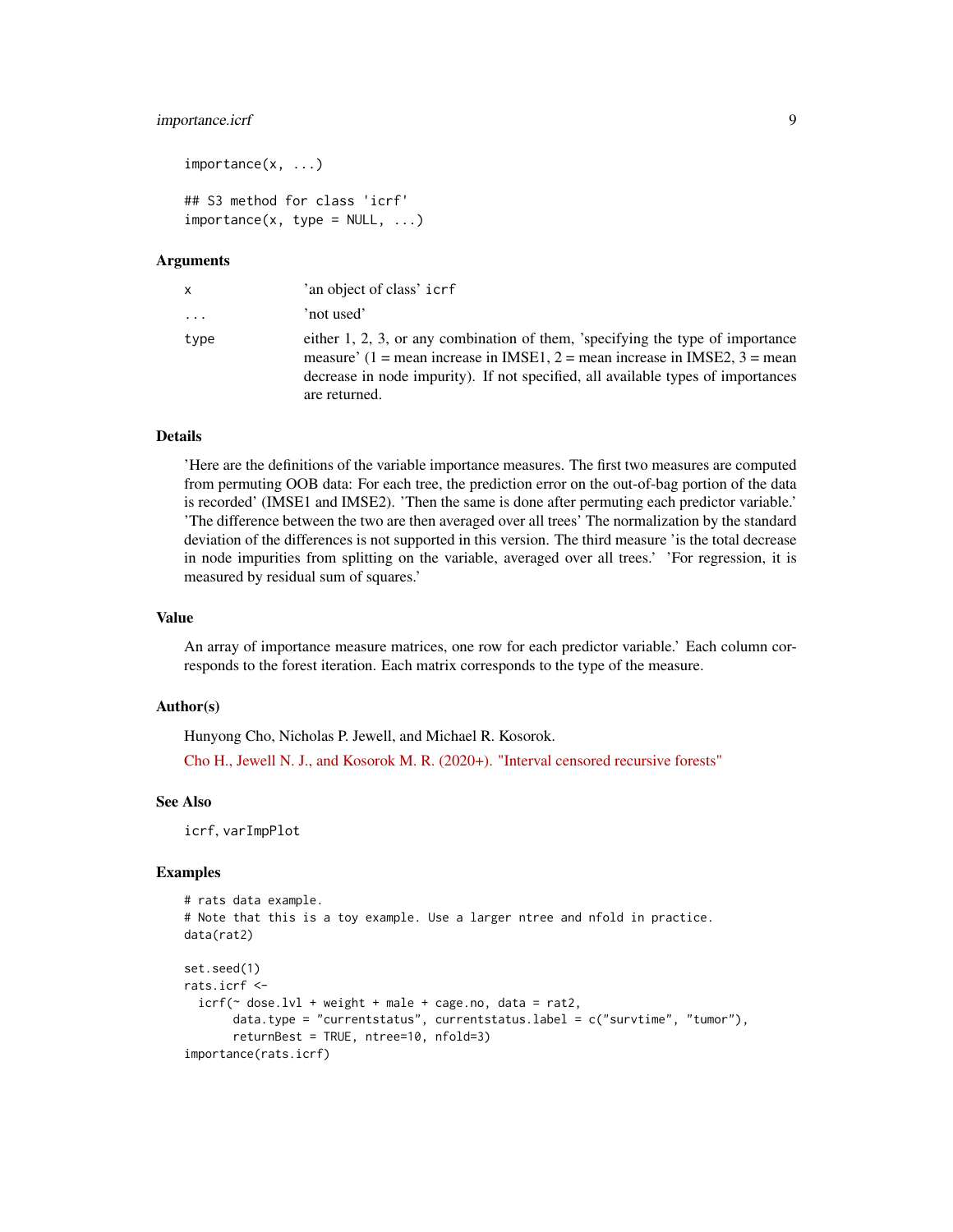<span id="page-9-0"></span>measure *Prediction error measures*

#### Description

This function measures the prediction errors including the IMSE (integrated mean squared error) of type 1 and 2, the integrated absolute error, and the supremum absolute error. When the true survival curve is unknown but the observed interval is available, IMSE is used. When the true survival curve is known, the integrated and supremum absolute errors are used.

#### Usage

```
measure(
  surv.hat,
  timepoints,
  tau,
 method = c("all", "imes", "int.error"),L = NULL,
 R = NULL,surv.true = NULL
)
```
#### Arguments

| surv.hat   | the estimated survival curve matrix with rows representing the observations and<br>the columns representing the time points at which the survival curve is estimated.                                                       |
|------------|-----------------------------------------------------------------------------------------------------------------------------------------------------------------------------------------------------------------------------|
| timepoints | a vector of time points at which the survival curve is estimated.                                                                                                                                                           |
| tau        | the study end time. $([0, \tan]$ is the window for the analysis.)                                                                                                                                                           |
| method     | Which measure will be used? Either imse, int.error (int.error returns both<br>integrated and supremum absolute errors), or all (both) should be entered.                                                                    |
| L, R       | the left and right interval endpoints. These are required when method == "imse"<br>or $"all".$                                                                                                                              |
| surv.true  | the true survival curve matrix with rows representing the observations and the<br>columns representing the time points at which the survival curve is evaluated.<br>This is required when method $==$ "int.error" or "all". |

#### Details

For details of the error measures, see Cho H., Jewell N. J., and Kosorok M. R. (2020+). "Interval censored recursive forest"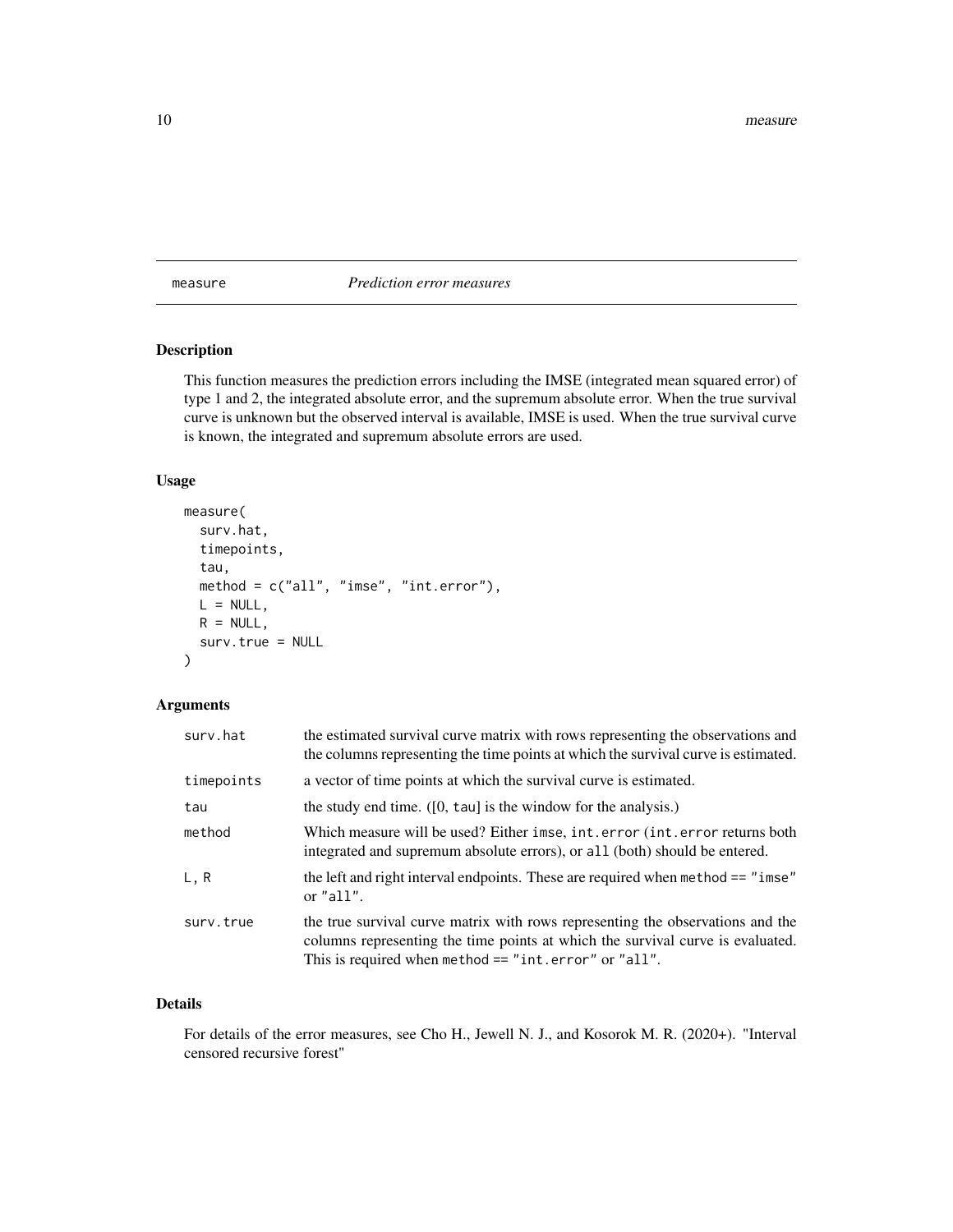#### <span id="page-10-0"></span>Value

A vector of prediction errors:

- imse.type1 and imse.type2 when method == "imse"
- int.error and sup.error when method == "int.error"
- imse.type1, imse.type2, int.error, and sup.error when method == "all"

#### Author(s)

Hunyong Cho hunycho@live.unc.edu, based on the code and the documents of randomForest by Andy Liaw and Matthew Wiener.

#### References

[Cho H., Jewell N. J., and Kosorok M. R. \(2020+\). "Interval censored recursive forests"](https://arxiv.org/abs/1912.09983)

#### Examples

```
# rats data example.
# Note that this is a toy example. Use a larger ntree and nfold in practice.
library(survival) # for Surv()
data(rat2)
L = ifelse(rat2$tumor, 0, rat2$survtime)
R = ifelse(rat2$tumor, rat2$survtime, Inf)
set.seed(1)
rats.icrf <-
  icrf(Surv(L, R, type = "interval2") \sim dose.1vl + weight + male + cage.no,data = rat2, ntree = 10, nfold = 3)
measure(rats.icrf$predicted.Sm, timepoints = rats.icrf$time.points,
        tau = rats.icrf$tau, method = "imse", L = L, R = R)
```
plot *icrf IMSE rate plot*

#### <span id="page-10-1"></span>Description

'Plot the error rates or MSE of a randomForest object' (Quoted statements are from randomForest by Liaw and Wiener unless otherwise mentioned.)

#### Usage

```
## S3 method for class 'icrf'
plot(x, type = "l", main = deparse(substitute(x)), oob = FALSE, ...)
```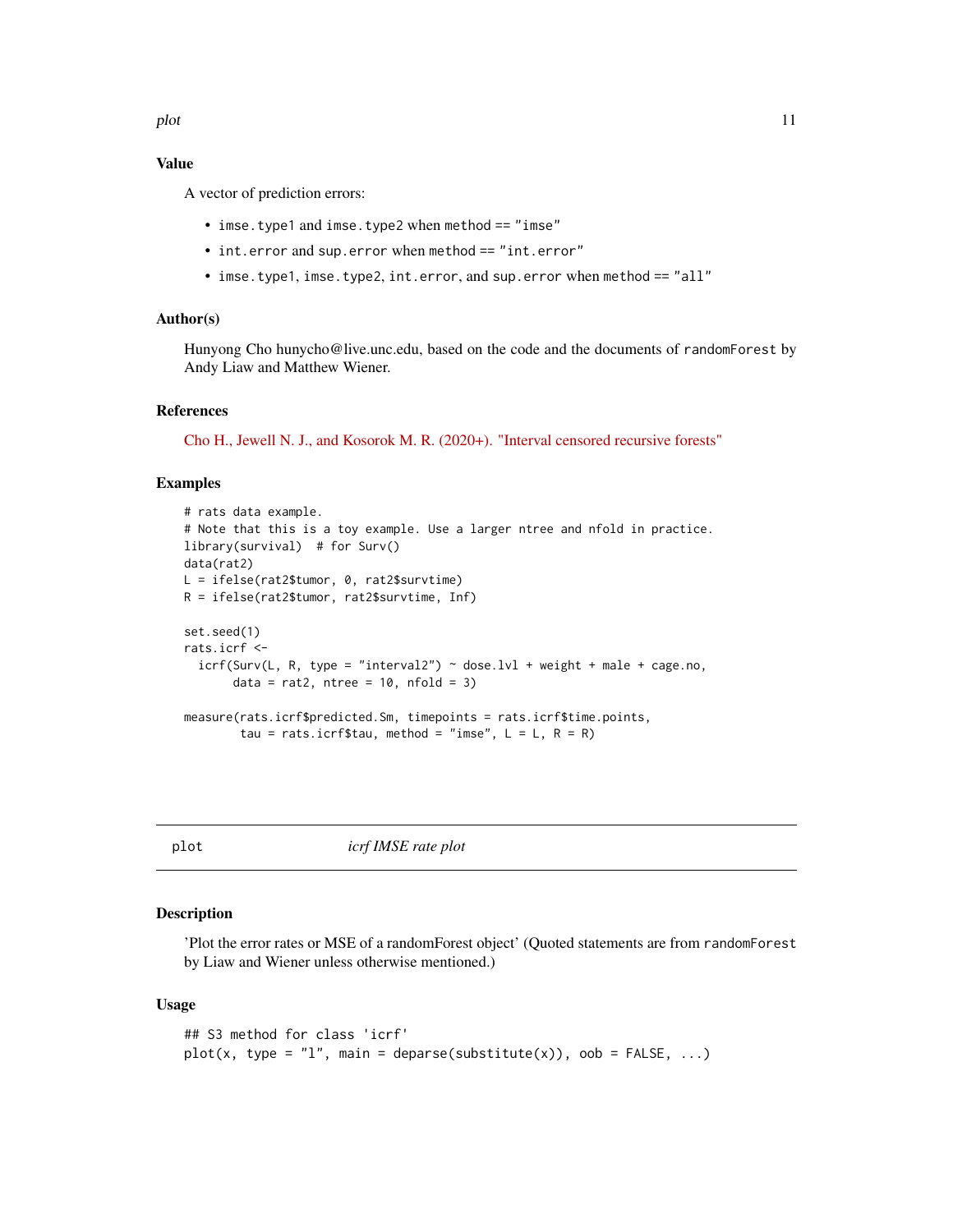#### **Arguments**

| x    | an object of icrf class.                         |
|------|--------------------------------------------------|
| type | 'type of plot.'                                  |
| main | 'main title of the plot.'                        |
| oob  | Whether the out-of-bag error should be returned? |
|      | 'other graphical parameters.'                    |

#### Value

The IMSE (integrated mean squared error) of the icrf object is invisibly returned. 'If the object has a non-null test component, then the returned object is a matrix where the first' (two) column is the IMSE measure (types 1 and 2), 'and the second column is for the test set.' The rows represent the forest iterations.

#### Note

'If the x has a non-null test component, then the test set errors are also plotted.'

#### Author(s)

Hunyong Cho, Nicholas P. Jewell, and Michael R. Kosorok.

#### References

[Cho H., Jewell N. J., and Kosorok M. R. \(2020+\). "Interval censored recursive forests"](https://arxiv.org/abs/1912.09983)

```
# rats data example
# Note that this is a toy example. Use a larger ntree and nfold in practice.
data(rat2)
set.seed(1)
samp <- sample(1:dim(rat2)[1], 200)
rats.train <- rat2[samp, ]
rats.test <- rat2[-samp, ]
# Note that this is a toy example. Use a larger ntree and nfold in practice.
set.seed(2)
rats.icrf.small <-
   icrf(\sim dose.lvl + weight + male + cage.no, data = rat2,
        data.type = "currentstatus", currentstatus.label = c("survtime", "tumor"),
        returnBest = TRUE, ntree=10, nfold=3)
 plot(rats.icrf.small)
```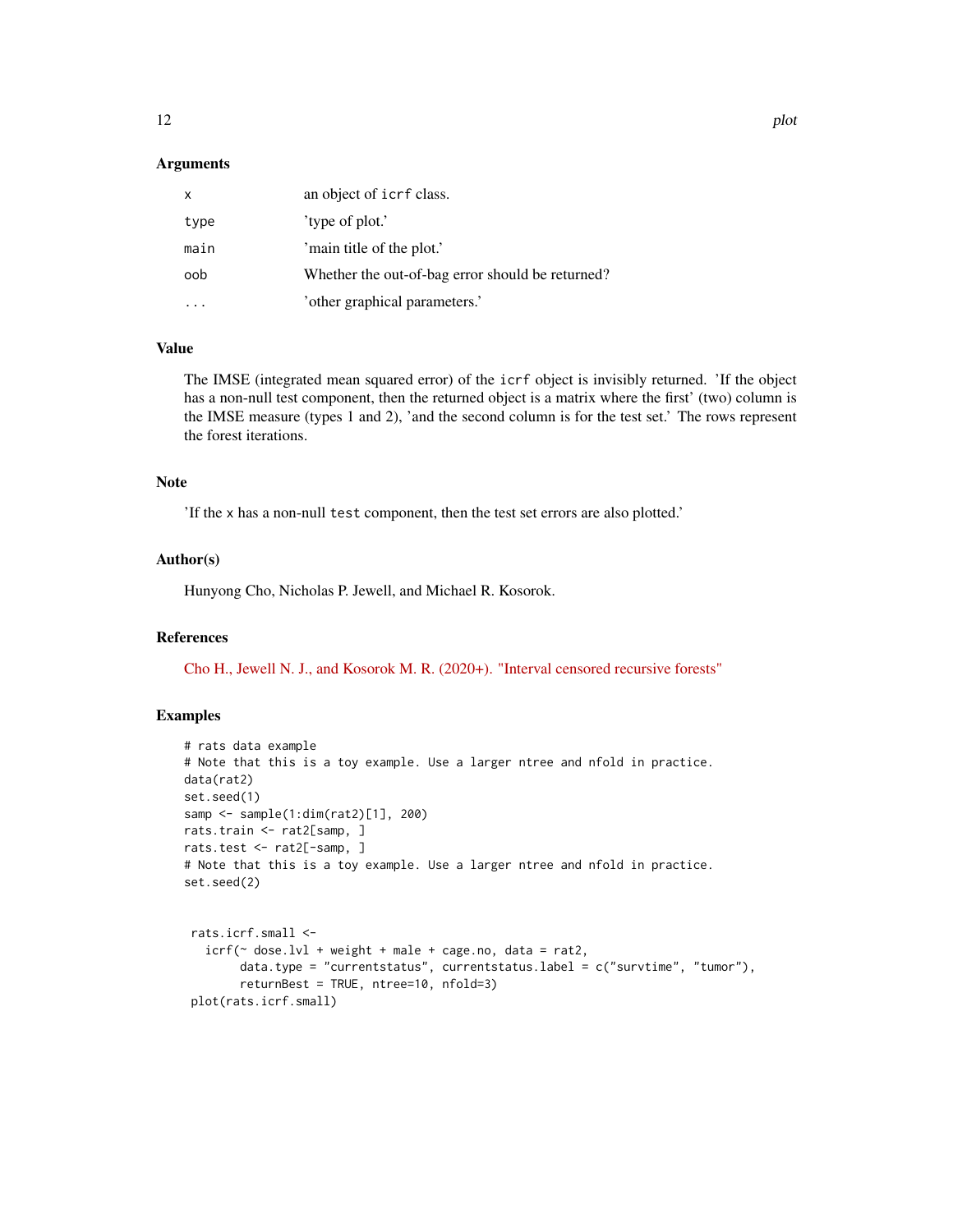<span id="page-12-1"></span><span id="page-12-0"></span>predict.icrf *icrf predictions*

#### Description

Prediction method of test data using interval censored recursive forest. (Quoted statements are from randomForest by Liaw and Wiener unless otherwise mentioned.)

#### Usage

```
## S3 method for class 'icrf'
predict(
 object,
 newdata,
 predict.all = FALSE,
 proximity = FALSE,
  nodes = FALSE,
  smooth = TRUE,...
)
```
#### Arguments

| object      | an object of icrf class generated by the function icrf.                                                                                                    |
|-------------|------------------------------------------------------------------------------------------------------------------------------------------------------------|
| newdata     | 'a data frame or matrix containing new data. (Note: If not given, the predicted<br>survival estimate of the training data set in the object is returned.)' |
| predict.all | 'Should the predictions of all trees be kept?'                                                                                                             |
| proximity   | 'Should proximity measures be computed?'                                                                                                                   |
| nodes       | 'Should the terminal node indicators (an n by ntree matrix) be returned? If so, it<br>is in the "nodes" attribute of the returned object."                 |
| smooth      | Should smoothed curve be returned?                                                                                                                         |
| $\ddots$    | 'not used currently.'                                                                                                                                      |

#### Value

A matrix of predicted survival probabilities is returned where the rows represent the observations and the columns represent the time points. 'If predict.all=TRUE, then the returned object is a list of two components: aggregate, which is the vector of predicted values by the forest, and individual, which is a matrix where each column contains prediction by a tree in the forest.' The forest is either the last forest or the best forest as specified by returnBest argument in icrf function.

'If proximity=TRUE, the returned object is a list with two components: pred is the prediction (as described above) and proximity is the proximitry matrix.'

'If nodes=TRUE, the returned object has a "nodes" attribute, which is an n by ntree matrix, each column containing the node number that the cases fall in for that tree.'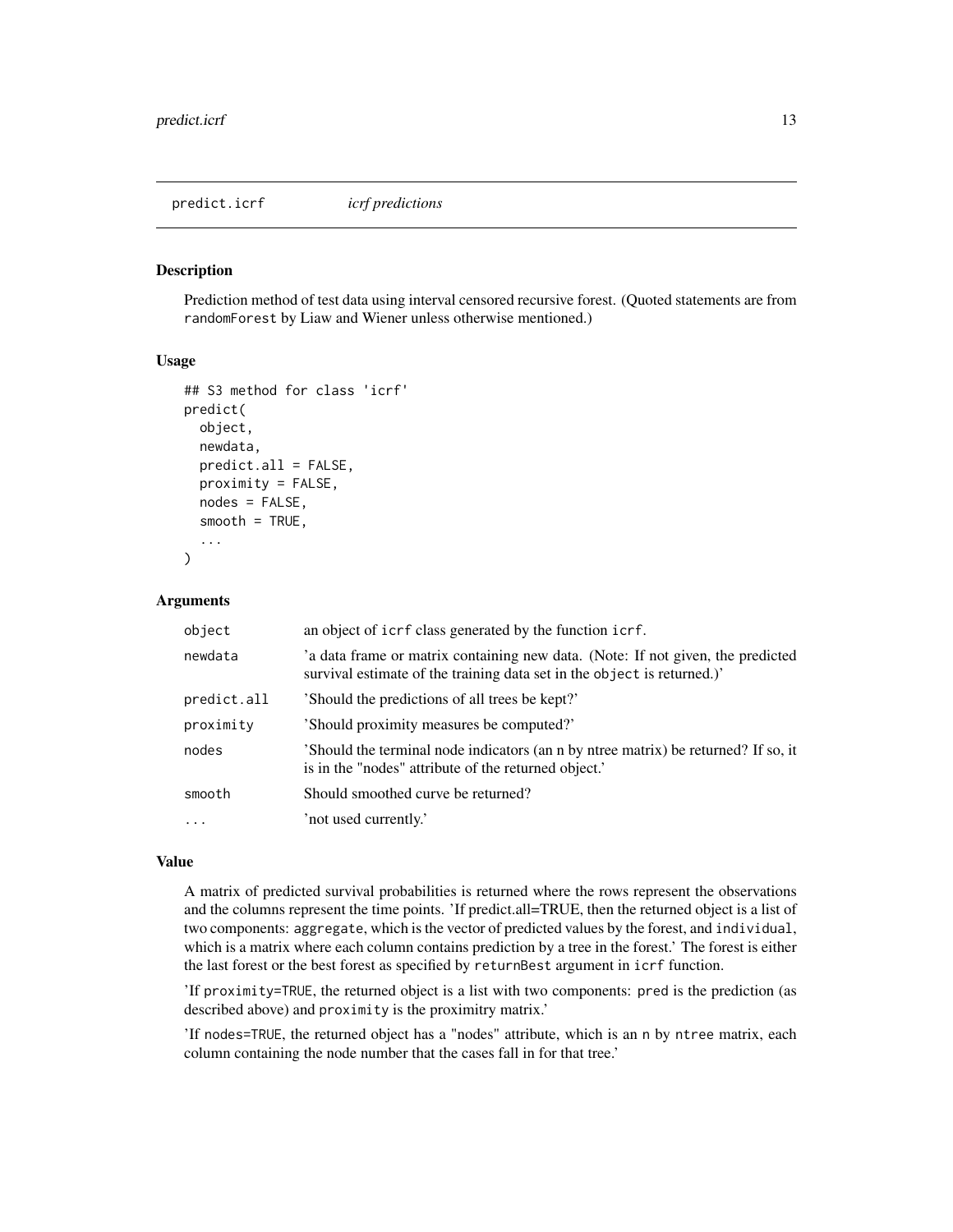#### <span id="page-13-0"></span>Author(s)

Hunyong Cho, Nicholas P. Jewell, and Michael R. Kosorok.

#### References

[Cho H., Jewell N. J., and Kosorok M. R. \(2020+\). "Interval censored recursive forests"](https://arxiv.org/abs/1912.09983)

```
# rats data example
# Note that this is a toy example. Use a larger ntree and nfold in practice.
library(survival) # for Surv()
data(rat2)
set.seed(1)
samp <- sample(1:dim(rat2)[1], 200)
rats.train <- rat2[samp, ]
rats.test <- rat2[-samp, ]
L = ifelse(rats.train$tumor, 0, rats.train$survtime)
R = ifelse(rats.train$tumor, rats.train$survtime, Inf)
 set.seed(2)
 rats.icrf.small <-
   icff(survival::Surv(L, R, type = "interval2") ~ does.} lvl + weight + male + cage.no,data = rats.train, ntree = 10, nfold = 3, proximity = TRUE)
 # predicted survival curve for the training data
 predict(rats.icrf.small)
 predict(rats.icrf.small, smooth = FALSE) # non-smoothed
 # predicted survival curve for new data
 predict(rats.icrf.small, newdata = rats.test)
 predict(rats.icrf.small, newdata = rats.test, proximity = TRUE)
 # time can be extracted using attr()
 newpred = predict(rats.icrf.small, newdata = rats.test)
 attr(newpred, "time")
 newpred2 = predict(rats.icrf.small, newdata = rats.test, proximity = TRUE)
 attr(newpred2$predicted, "time")
```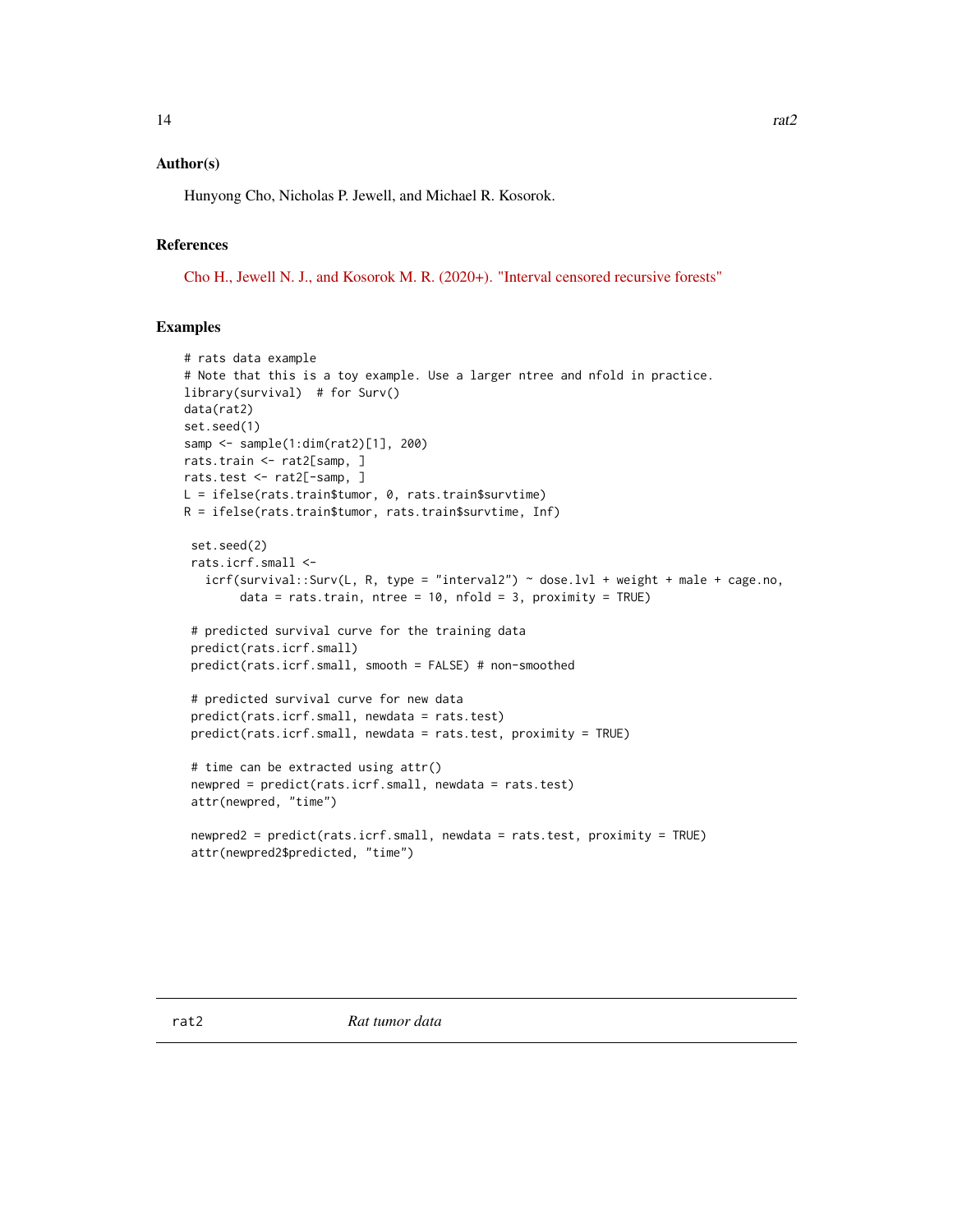#### <span id="page-14-0"></span>survplot that the same survey of the same survey of the same survey of the same survey of the same survey of the same survey of the same survey of the same survey of the same survey of the same survey of the same survey of

#### Description

This is the 'Rat tumor data' data from Dinse and Lagakos (1984). 112 female and 207 male rats. This data can be considered as a current status data where the time (T) from birth to the onset of the tumor is the main variable of interest but is never observed, but can only be guessed by the set of the death time (survtime) and the tumor indicator (tumor). Quotes are from Dinse and Lagakos (1984).

#### Usage

data(rat2)

#### Format

A data frame with 319 rows and 6 variables:

dose.lvl 'dose level of PBB (coded 0-5).'

weight 'initial weight in grams.'

cage.no 'number of the cage tier.'

survtime 'survival time (age) in weeks.'

**tumor** 'response indicator  $(1 = hyperplasia present, 0 = hyperplasia absent)$ .'

**male** The gender  $(0 = \text{female}, 1 = \text{male}).$ 

#### References

Dinse, G. E., & Lagakos, S. W. (1983). Regression analysis of tumour prevalence data. Journal of the Royal Statistical Society: Series C (Applied Statistics), 32(3), 236-248.

Dinse, G. E., & Lagakos, S. W. (1984). Correction: Regression analysis of tumour prevalence data. Journal of the Royal Statistical Society: Series C (Applied Statistics), 33(1), 79-80.

<span id="page-14-1"></span>survplot *'Plotting individual survival curves'*

#### **Description**

Plotting individual survival curves.

#### Usage

```
survplot(
  x,
  i,
  smooth = TRUE,timepoints = NULL,
  title = "Estimated survival curve",
  suppress.inf.time = TRUE,
  ...
)
```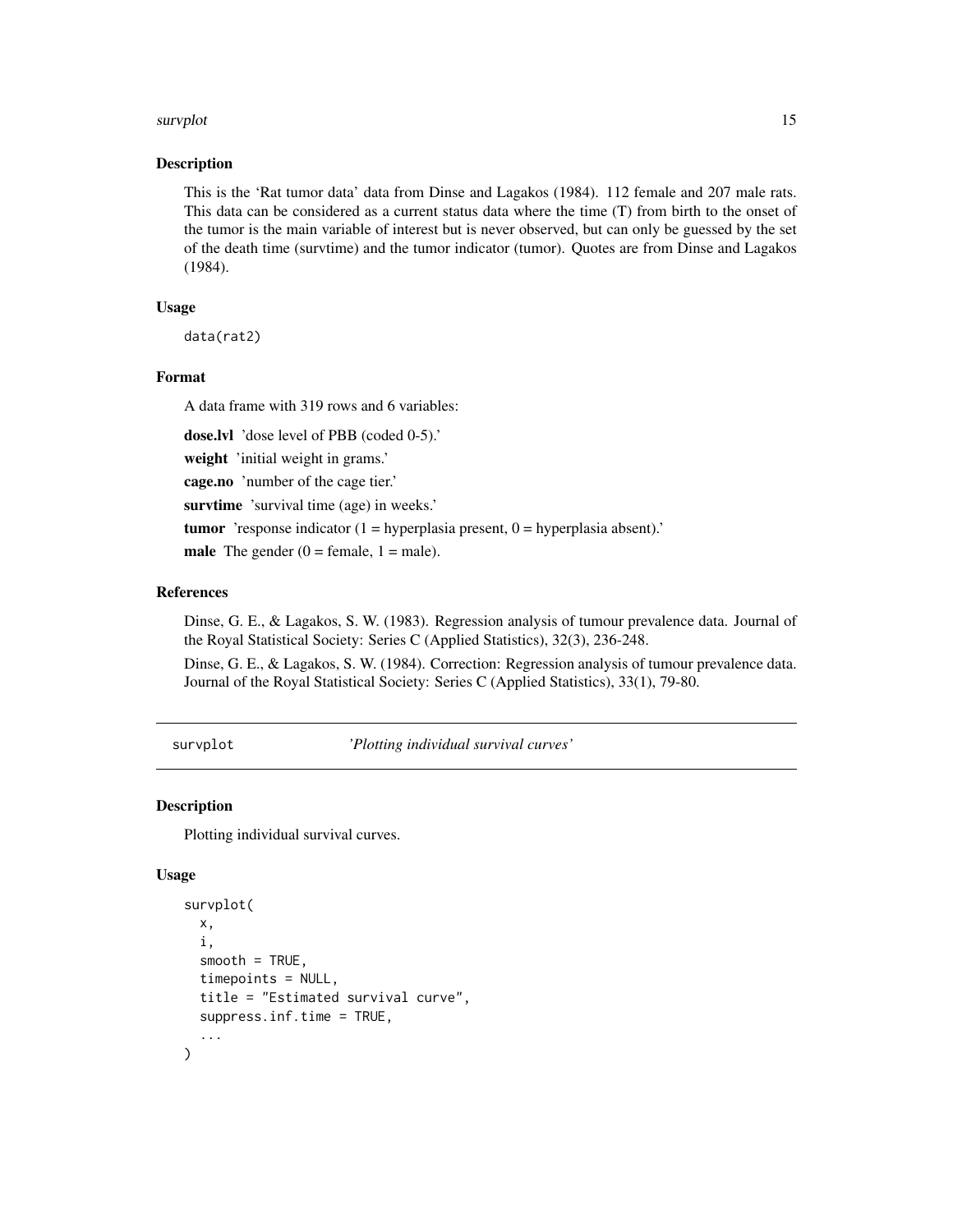16 survplot

#### Arguments

| $\mathsf{x}$      | an object of class icrf or a survival matrix with rows representing subjects and<br>columns representing times |
|-------------------|----------------------------------------------------------------------------------------------------------------|
| i                 | subject index                                                                                                  |
| smooth            | which curve of an icrf object to be plotted? smoothed or non-smoothed. Ig-<br>nored when x is a matrix.        |
| timepoints        | A numeric vector, needed when the time attribute is missing.                                                   |
| title             | Title of the plot.                                                                                             |
| suppress.inf.time |                                                                                                                |
|                   | Do not draw the curve at timepoints being infinity?                                                            |
|                   | 'Other graphical parameters to be passed on to' ggplot.                                                        |

#### Value

'Invisibly,' the vector of survival probabilities that are plotted.

#### Author(s)

Hunyong Cho, Nicholas P. Jewell, and Michael R. Kosorok.

#### References

[Cho H., Jewell N. J., and Kosorok M. R. \(2020+\). "Interval censored recursive forests"](https://arxiv.org/abs/1912.09983)

```
# rats data example.
# Note that this is a toy example. Use a larger ntree and nfold in practice.
data(rat2)
 set.seed(1)
 rats.icrf <-
   icrf(\sim dose.lvl + weight + male + cage.no, data = rat2,
       data.type = "currentstatus", currentstatus.label = c("survtime", "tumor"),
       returnBest = TRUE, ntree=10, nfold=3)
 survplot(rats.icrf, c(1,3,5))
```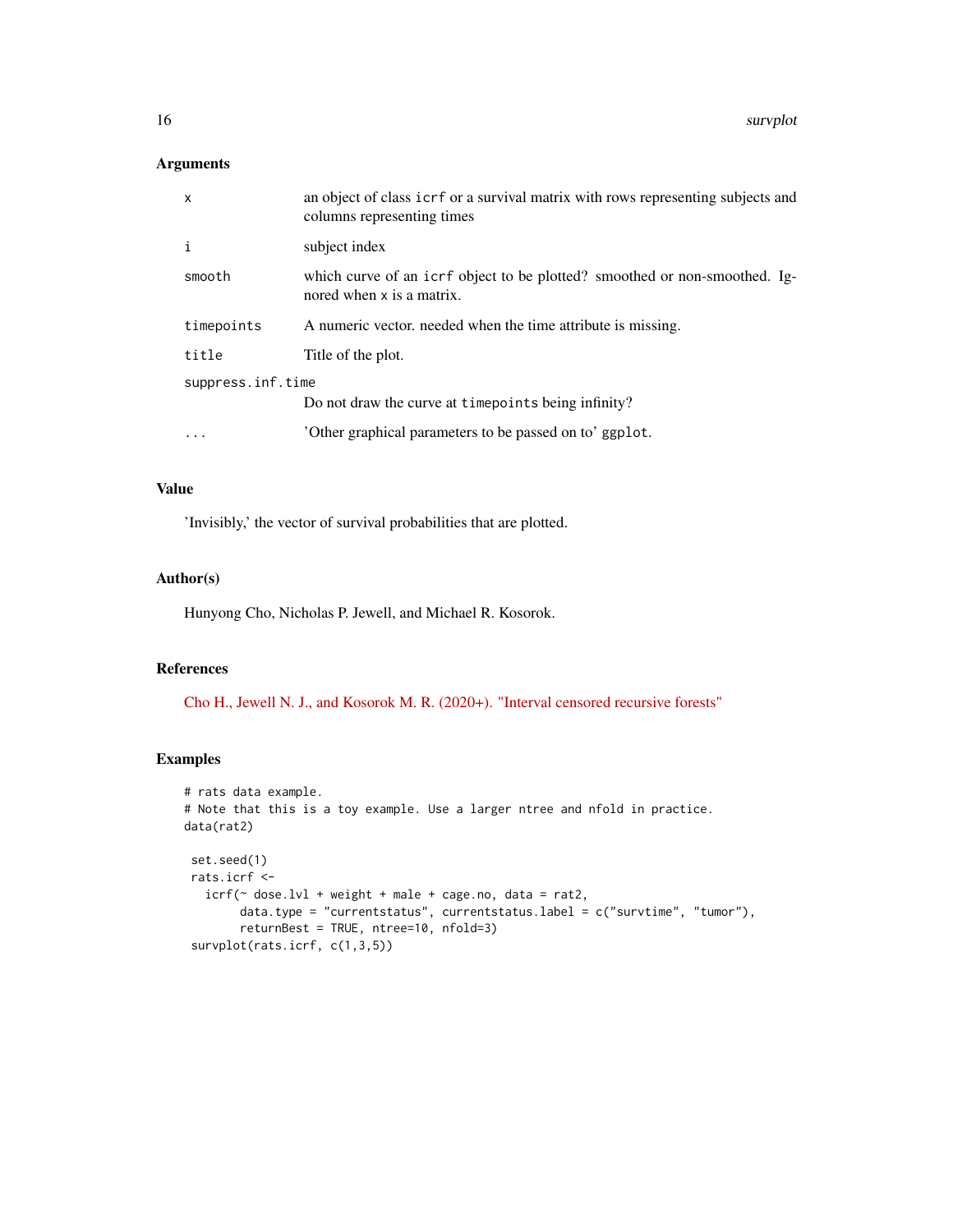<span id="page-16-0"></span>

#### Description

'Size of trees (number of nodes)' in the returned forest of icrf. The returned forest depends on the returnBest argument of the icrf function; It is either the last forest, when returnBest = FALSE or the the best forest, when returnBest = TRUE. (Quoted statements are from randomForest by Liaw and Wiener unless otherwise mentioned.)

#### Usage

```
treesize(x, ...)
```

```
## S3 method for class 'icrf'
treesize(x, terminal = TRUE, ...)
```
#### Arguments

| X                       | an object of class icrf, 'which contains a forest component.' |
|-------------------------|---------------------------------------------------------------|
| $\cdot$ $\cdot$ $\cdot$ | 'not used.'                                                   |
| terminal                | 'count terminal nodes only (TRUE) or all nodes (FALSE)'       |

#### Value

'A vector containing number of nodes for the trees' in the icrf object.

#### Note

The icrf 'object must contain the forest component; i.e., created with' icrf(...,keep.forest=TRUE).

#### Author(s)

Hunyong Cho, Nicholas P. Jewell, and Michael R. Kosorok.

#### References

[Cho H., Jewell N. J., and Kosorok M. R. \(2020+\). "Interval censored recursive forests"](https://arxiv.org/abs/1912.09983)

```
# rats data example.
# Note that this is a toy example. Use a larger ntree and nfold in practice.
data(rat2)
set.seed(1)
rats.icrf <-
  icrf(\sim dose.lvl + weight + male + cage.no, data = rat2,
```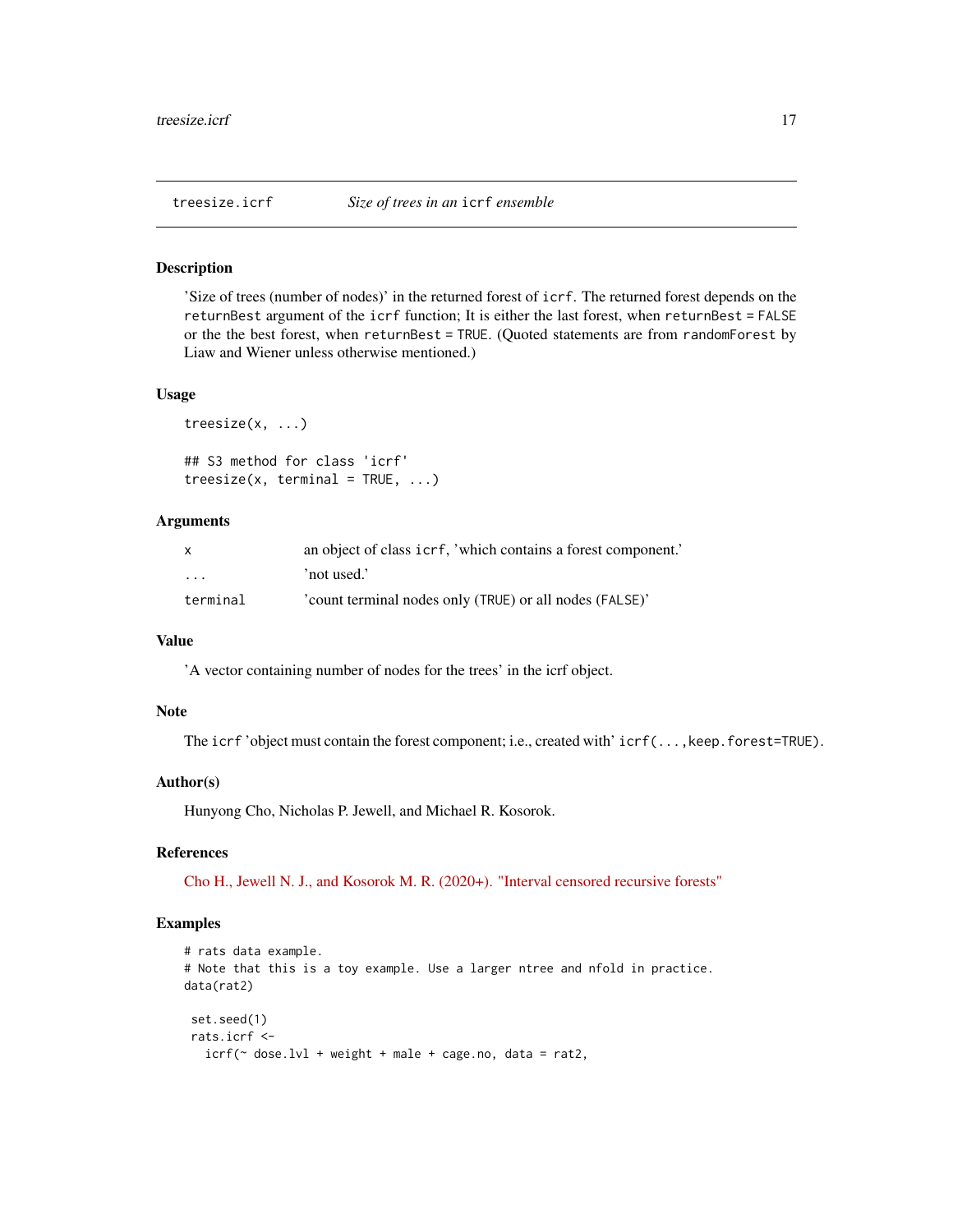```
data.type = "currentstatus", currentstatus.label = c("survtime", "tumor"),returnBest = TRUE, ntree=10, nfold=3)
treesize(rats.icrf)
```
varImpPlot.icrf *'Variable Importance Plot'*

#### Description

'Dotchart of variable importance as measured by' icrf. (Quoted statements are from randomForest by Liaw and Wiener unless otherwise mentioned.)

#### Usage

```
varImpPlot(x, ...)
## S3 method for class 'icrf'
varImpPlot(
 x,
  sort = TRUE,n.var = min(30, nrow(x$importance)),
 type = NULL,
 forest = NULL,main = deparse(substitute(x)),...
)
```
#### Arguments

| x        | 'an object of class' icrf                                                            |
|----------|--------------------------------------------------------------------------------------|
| $\cdots$ | 'Other graphical parameters to be passed on to dotchart.'                            |
| sort     | 'Should the variables be sorted in decreasing order of importance?'                  |
| n.var    | 'How many variables to show? (Ignored if sort=FALSE.)'                               |
| type     | 'arguments to be passed on to importance'                                            |
| forest   | The forest for which the importance is plotted. If NULL, the best forest is plotted. |
| main     | 'plot title'                                                                         |

#### Value

'Invisibly, the importance of the variables that were plotted.'

#### Author(s)

Hunyong Cho, Nicholas P. Jewell, and Michael R. Kosorok.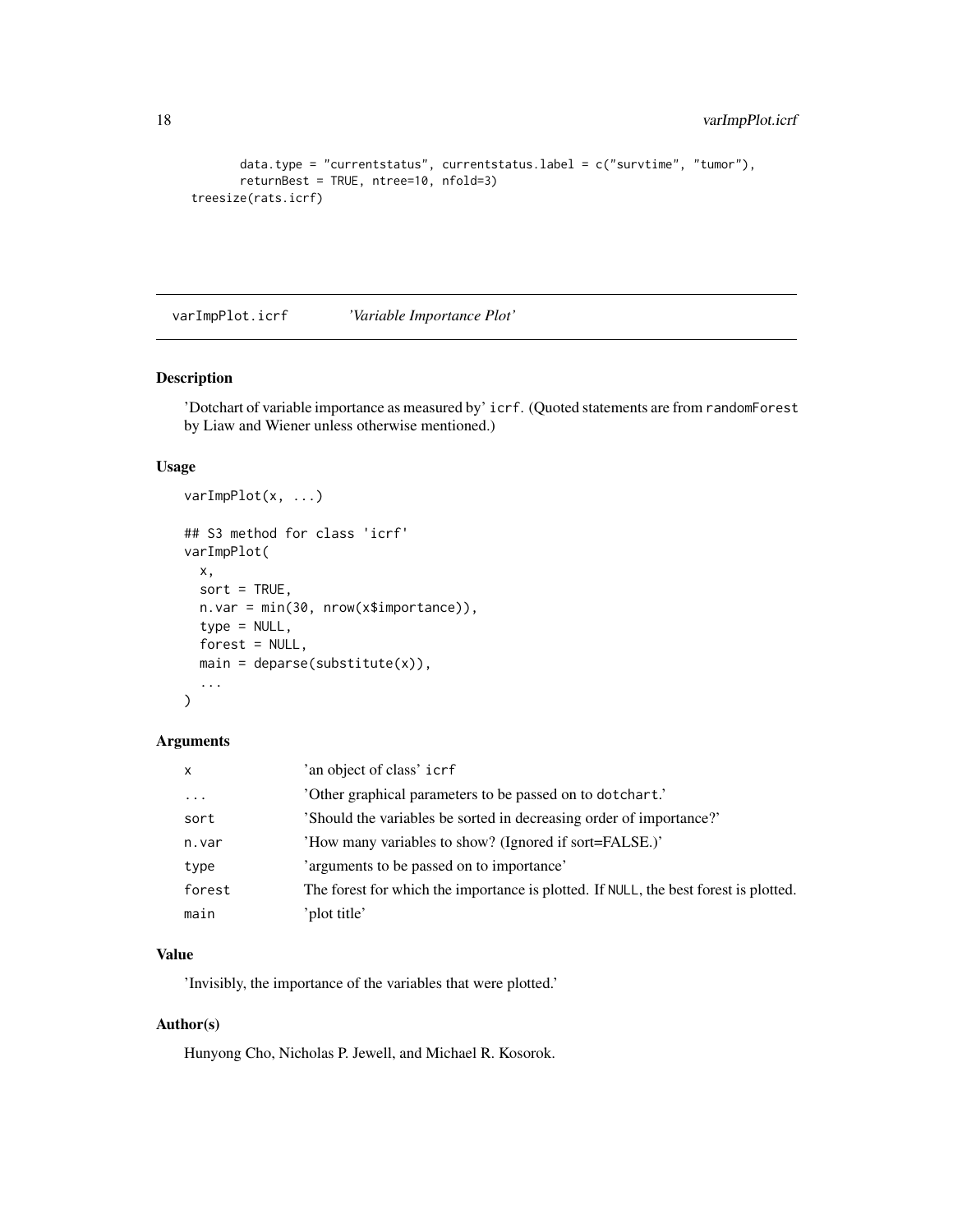#### <span id="page-18-0"></span>varUsed.icrf 19

#### References

[Cho H., Jewell N. J., and Kosorok M. R. \(2020+\). "Interval censored recursive forests"](https://arxiv.org/abs/1912.09983)

#### Examples

```
# rats data example.
# Note that this is a toy example. Use a larger ntree and nfold in practice.
data(rat2)
set.seed(1)
rats.icrf <-
  icrf(\sim dose.lvl + weight + male + cage.no, data = rat2,
       data.type = "currentstatus", currentstatus.label = c("survtime", "tumor"),
        returnBest = TRUE, ntree=10, nfold=3)
 varImpPlot(rats.icrf)
```
#### varUsed.icrf *'Variables used in' an* icrf *ensemble*

#### Description

'Find out which predictor variables are actually used in' the returned forest of the icrf. The returned forest depends on the returnBest argument of the icrf function; It is either the last forest, when returnBest = FALSE or the the best forest, when returnBest = TRUE. (Quoted statements are from randomForest by Liaw and Wiener unless otherwise mentioned.)

#### Usage

```
varUsed(x, \ldots)
```

```
## S3 method for class 'icrf'
varUsed(x, by.tree = FALSE, count = TRUE, \ldots)
```
#### Arguments

| X                   | 'an object of class' icrf.                                                 |
|---------------------|----------------------------------------------------------------------------|
| $\cdot \cdot \cdot$ | not used.                                                                  |
| by.tree             | 'Should the list of variables used be broken down by trees in the forest?' |
| count               | 'Should the frequencies that variables appear in trees be returned?'       |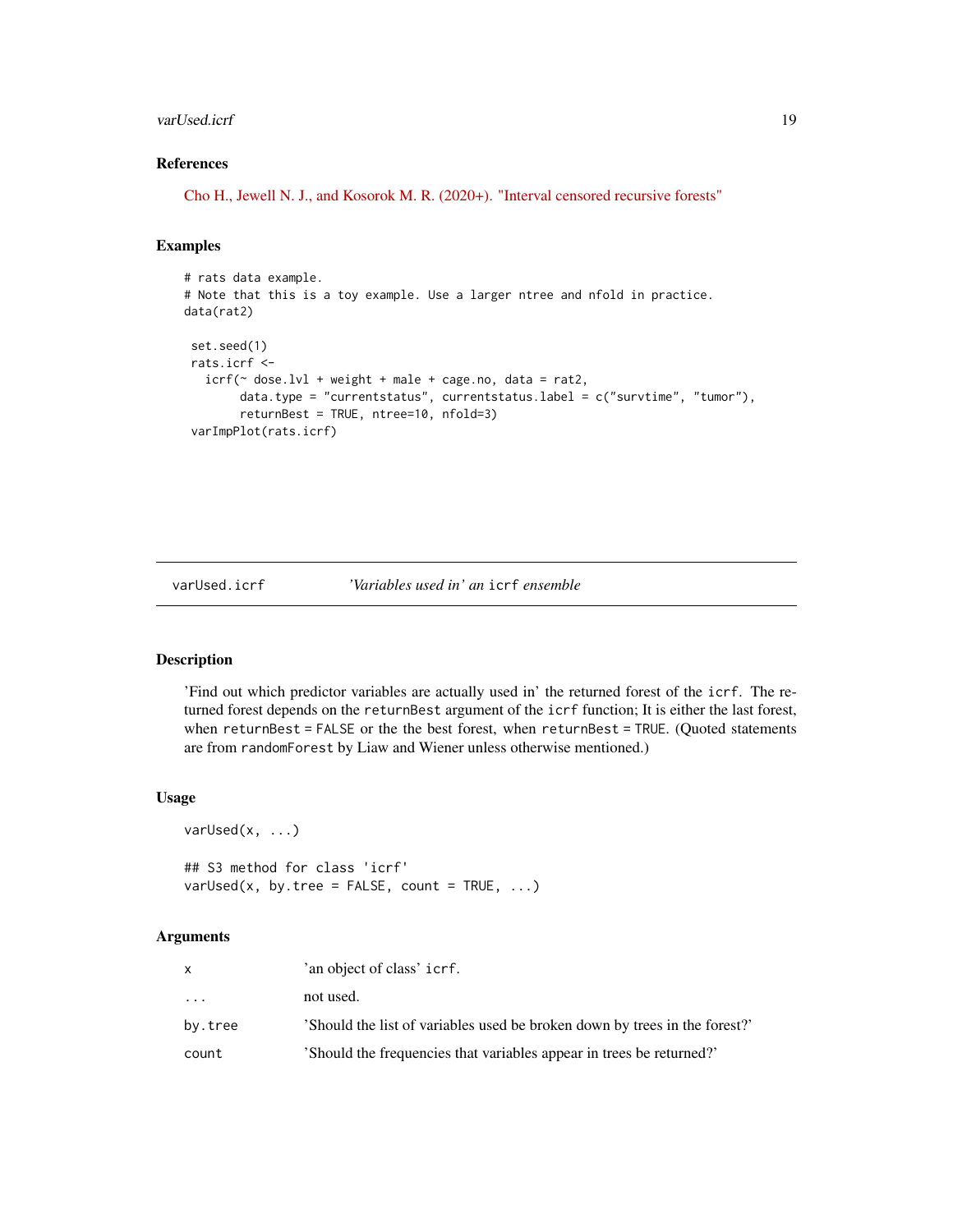'A vector containing number of nodes for the trees' in the icrf object.

'If count=TRUE and by.tree=FALSE, an integer vector containing frequencies that variables are used in the forest. If by.tree=TRUE, a matrix is returned, breaking down the counts by tree (each column corresponding to one tree and each row to a variable).'

'If count=FALSE and by.tree=TRUE, a list of integer indices is returned giving the variables used in the trees, else if by.tree=FALSE, a vector of integer indices giving the variables used in the entire forest.'

#### Author(s)

Hunyong Cho, Nicholas P. Jewell, and Michael R. Kosorok.

#### References

[Cho H., Jewell N. J., and Kosorok M. R. \(2020+\). "Interval censored recursive forests"](https://arxiv.org/abs/1912.09983)

```
# rats data example.
# Note that this is a toy example. Use a larger ntree and nfold in practice.
data(rat2)
 set.seed(1)
 rats.icrf <-
   icrf(\sim dose.lvl + weight + male + cage.no, data = rat2,
        data.type = "currentstatus", currentstatus.label = c("survtime", "tumor"),
        returnBest = TRUE, ntree=10, nfold=3)
 varUsed(rats.icrf)
```